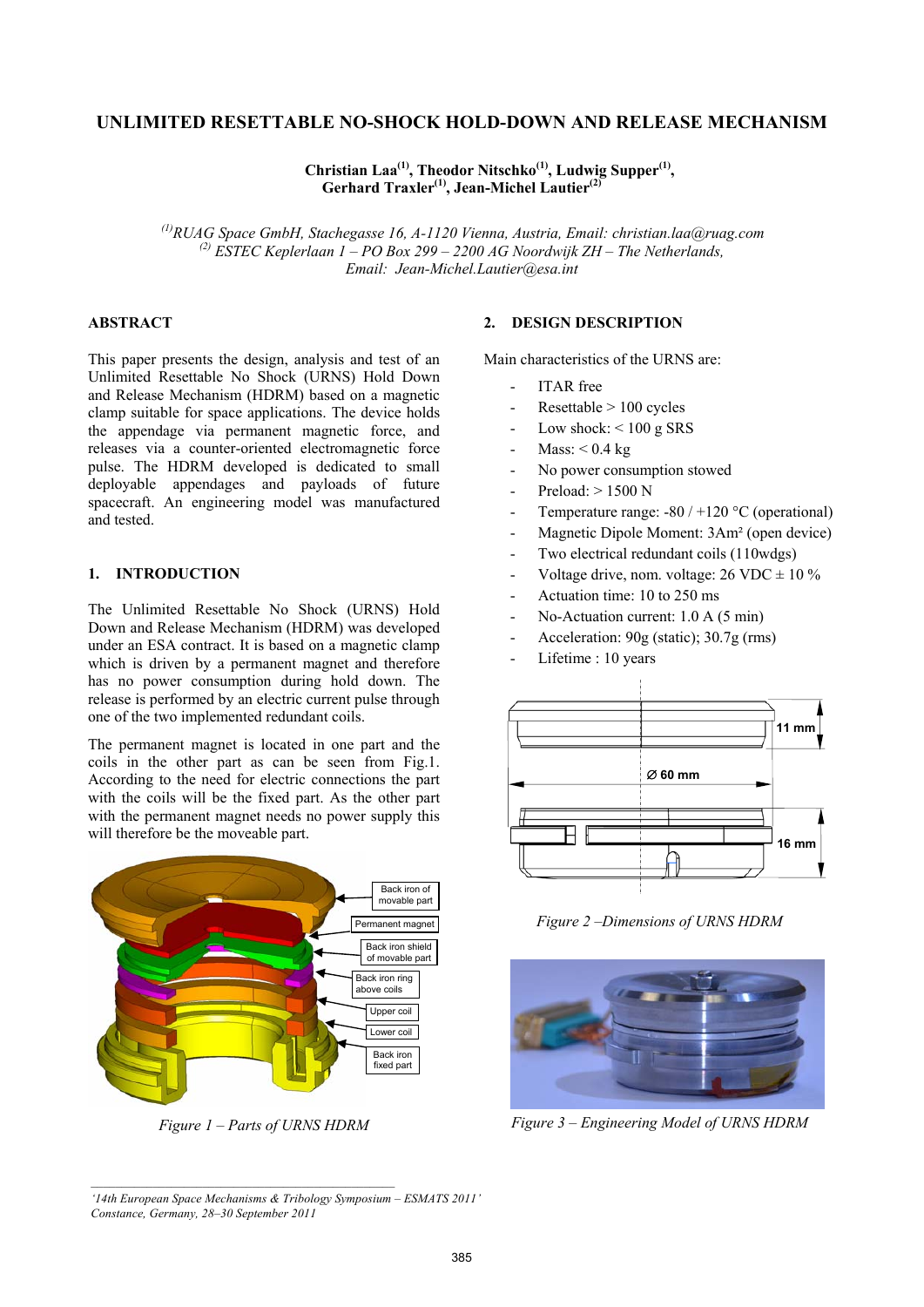The material used for the permanent magnet is Samarium-Cobalt (SmCo) with the material properties according to [1]. The material used for the back iron is Cobalt-Iron (CoFe) with material properties according to [2]. To avoid cold welding between the parts one side has been protected by a special coating given by [3].

The electrical insulation of the coils is primarily done by using enamel-insulated wires. A second insulation has been added by kapton foil between coil and back iron to realize double insulation. The coils are secured by filling with RTV-S 691 providing thermal contact and additional insulation.

#### **3. FINITE ELEMENTE ANALYSIS**

To achieve the required features static and transient magnetic analyses have been performed with the software tool ANSYS®. The design has been optimized by analyses trade offs.

The magnetic field and the field lines of the final design are shown in Fig.4 for the hold down state without current and in Fig.5 for the release state with nominal release current. In these two pictures the different magnetic circuits with and without current in the coils are shown.

 $Ic=0$ 



*Figure 4 – Static Magnetic Analysis without Current*



*Figure 5 – Static Magnetic Analysis with Release Current*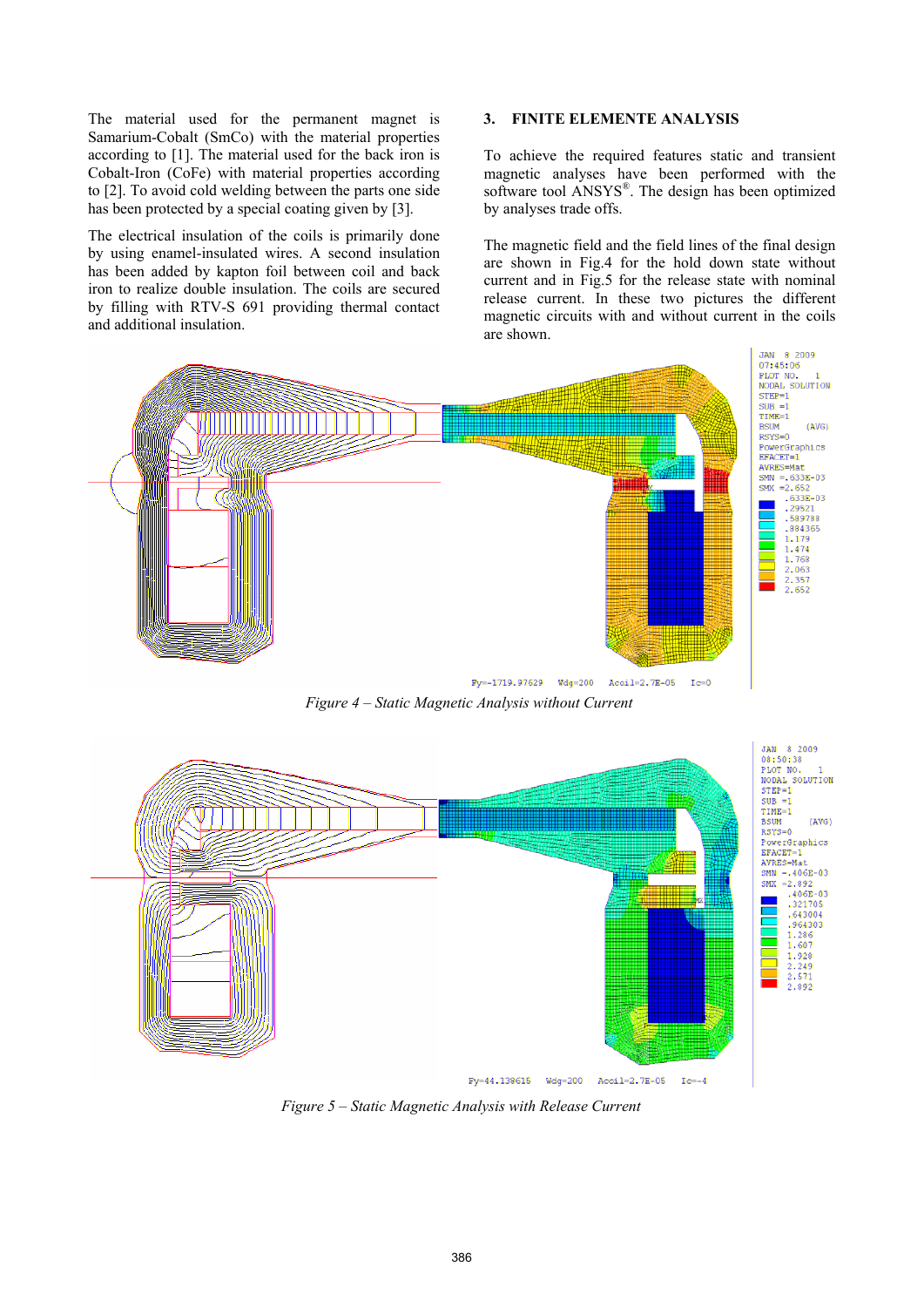The shield of the moveable part reduces not only the stray field of the open device but also guides the field lines during the release. The same is done by the iron ring above the coils for the fixed part.

At the state without current there is a high field density around the gap for achievement of the maximum possible hold down force.

The final design and the analysis have been assessed by comparison with test results.

## **4. TEST SETUP**

The test setup shown in Fig.6 has been used for all test activities. For the vibration, shock and thermal vacuum tests the base plate has been fixed by screws to the interface of the test facility.

A combination of two springs has been used to secure the movable part after the release and therefore be able to measure the generated release shock only.

The mass of active elements of the engineering model was 0.38kg and the total mass with test setup was 1.3kg.



 *Figure 6 –Test setup of URNS HDRM* 

### **5. MEASUREMENTS AT OPEN DEVICE**

The magnetisation of the permanent magnet has been performed inside the assembled movable part to avoid unsecured handling of the magnet. The performance of the permanent magnet and of the back iron has been verified by measurements at the open device.

For measurement of the magnetic field a small sensor has been used which fit into the gap between the back iron shield and the back iron as shown in Fig.7.



*Figure 7 – Measurement Sensor for Magnetic Field* 

The calculated field around the movable part shown in Fig.8 and the field inside the gap has been verified. The measured field is shown in Fig.9.



*Figure 8 – Calculated Magnetic Field around Movable Part* 



*Figure 9 – Measured Magnetic Field inside Gap of Movable Part* 

Similar measurements have been performed at the fixed part with a reduced current of maximum 1.0A to avoid damage of the coils. By these measurements the calculated release current times windings for maximum repulsive force of about 800A has been verified.

### **6. TEST RESULTS**

The objective of these tests has been to demonstrate that the design of the URNS HDRM is in compliance with the requirements at different temperatures and to compare the measurement with the analysis results.